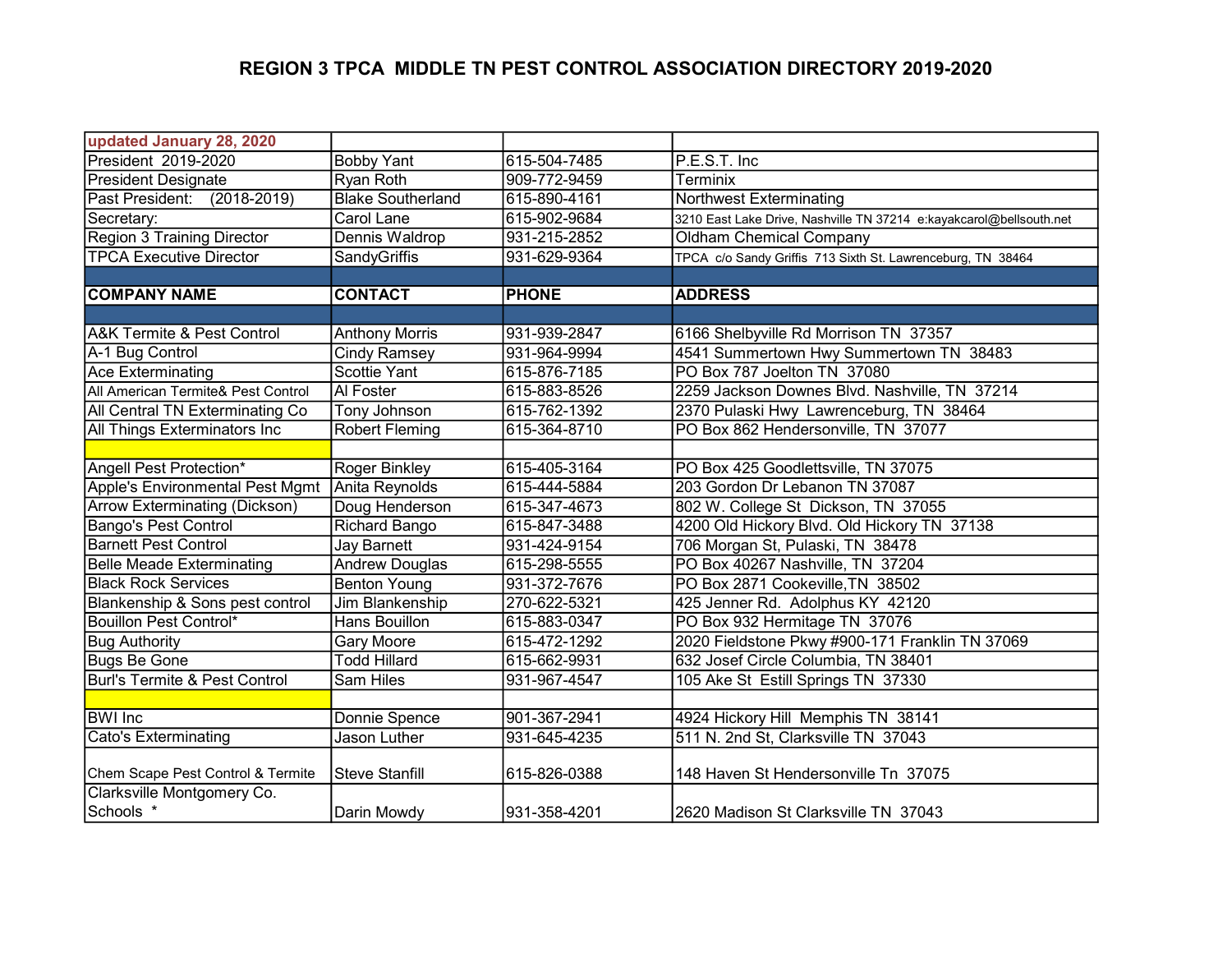| Cook's Pest Control Nashville                  | Johnny Maurizi           | 615-831-1122 | PO Box 110336 Nashville, TN 37222           |
|------------------------------------------------|--------------------------|--------------|---------------------------------------------|
| Cook's Pest Control Shelbyville                | <b>Steve Mullins</b>     | 931-684-5941 | PO Box 866 Shelbyville TN 37162             |
| <b>Cumberland Termite Co LLC</b>               | Leon Williams            | 931-649-5582 | PO Box 224 Estill Springs, TN 37330         |
| Danns Termite & Pest Control                   | Dann Stout               | 931-473-1625 | 520 B Sunnyside hgts McMinnville Tn 37110   |
|                                                |                          |              |                                             |
| <b>Green's Exterminating</b>                   | <b>Tim Green</b>         | 615-889-0869 | PO Box 293360 Nashville, TN 37229           |
| <b>Grubbs Pest Control</b>                     | Jimmy Grubbs             | 615-384-7246 | PO Box 1011 Springfield, TN 37172           |
| <b>Guardian Pest Solutions*</b>                | <b>Micahel Sartain</b>   | 615-977-0756 | 2711 Rosedale PI, Nashville TN 37211        |
| HomeShield Termite & Pest Control David Declos |                          | 615-255-8808 | 2206 Dortch Ave Nashville, TN 37210         |
| Kelley's Pest Solutions                        | Keith Kelley             | 931-379-7800 | 9483 Elk Ridge Rd Mt Pleasant TN 38474      |
| Kidd's Pest Control                            | Eaylon Kidd              | 931-796-7010 | 648 Railroad Bed Road Sumertown TN 38483    |
| Kirkland's Pest Control                        | Lorie Hale               | 931-433-5897 | PO Box 444 Fayetteville, TYN 37334          |
| Lawn Doctor                                    | <b>Mark Williams</b>     | 931-648-4459 | 725 Madison St Clarksville TN 37040         |
|                                                |                          |              |                                             |
|                                                |                          |              |                                             |
| <b>Marigold Pest Control</b>                   | Sam Cross                | 615-895-1953 | PO Box 86 Murfreesboro TN                   |
| <b>McDaniel Pest Control</b>                   | Mary McDaniel            | 931-359-2222 | PO Box 2343 Lewisburg, TN 37091             |
| <b>McGee Pest Control</b>                      | Mark McGee               | 270-885-2847 | PO Box 674 Hopkinsville KY 42240            |
|                                                |                          |              |                                             |
|                                                |                          |              |                                             |
|                                                |                          |              |                                             |
|                                                |                          |              |                                             |
| NorthWest Exterminating                        | <b>Blake Southerland</b> | 615-890-4161 | 3185 Franklin Rd Murfreesboro, TN 37128     |
| Orkin Inc (Nashville)                          | <b>Bruce Goodman</b>     | 615-833-1250 | 3710 Nolensville Rd Nashville TN 37211      |
| Orkin Inc (Nashville commercial)               | <b>Terry Castro</b>      |              | 5010 Linbar Dr Suite 195 Nashville TN 37211 |
| Ortex Systems *                                | <b>Clint Blake</b>       | 931-645-0382 | 250 Ortex Dr Clarksville, TN 37040          |
| P.E.S.T., Inc                                  | Andy Yant                | 615-382-9774 | 124 Two Mile Pike Goodlettsville, TN 37075  |
| <b>Professional Pest Management</b>            | <b>Tim Crowell</b>       | 931-680-7249 | PO Box 812 Shelbyville, TN 37162            |
| <b>Sherrill Pest Control</b>                   | Kevin Sherrill           | 931-728-4290 | 3731 New Tullahoma Hwy Manchester, TN 37355 |
| <b>Tennessee Valley Exterminating</b>          |                          |              |                                             |
| Co.                                            | Scott Johnson            | 615-868-8429 | 3807 Dickerson Pike Nashville, TN 37207     |
| Terminix (Nashville)                           | Ryan Roth                | 909-772-9459 | 1701 Lebanon Pike Nashville, TN 37210       |
| Terminix (Goodlettsville)                      | <b>Tyler Qualls</b>      | 615-612-1330 | 803 Louisville Hwy Goodlettsville, TN 37072 |
| <b>Total Pest Solutions</b>                    | Johnnie Hunter           | 615-216-6575 | 117 Harris St Goodlettsville, TN 37072      |
| <b>Totten Pest Control</b>                     | <b>Robert Tooten</b>     | 931-728-1020 | 200 Riverbluff dr W Manchester, TN 37355    |
| Universal Termite & Pest Control               | <b>Judy Smith</b>        | 931-879-2276 | PO Box 461 Allardt TN 38504                 |
| United Pest & Turf Control                     |                          | 256-420-7378 | PO Box 670 Ardmore, TN 35739                |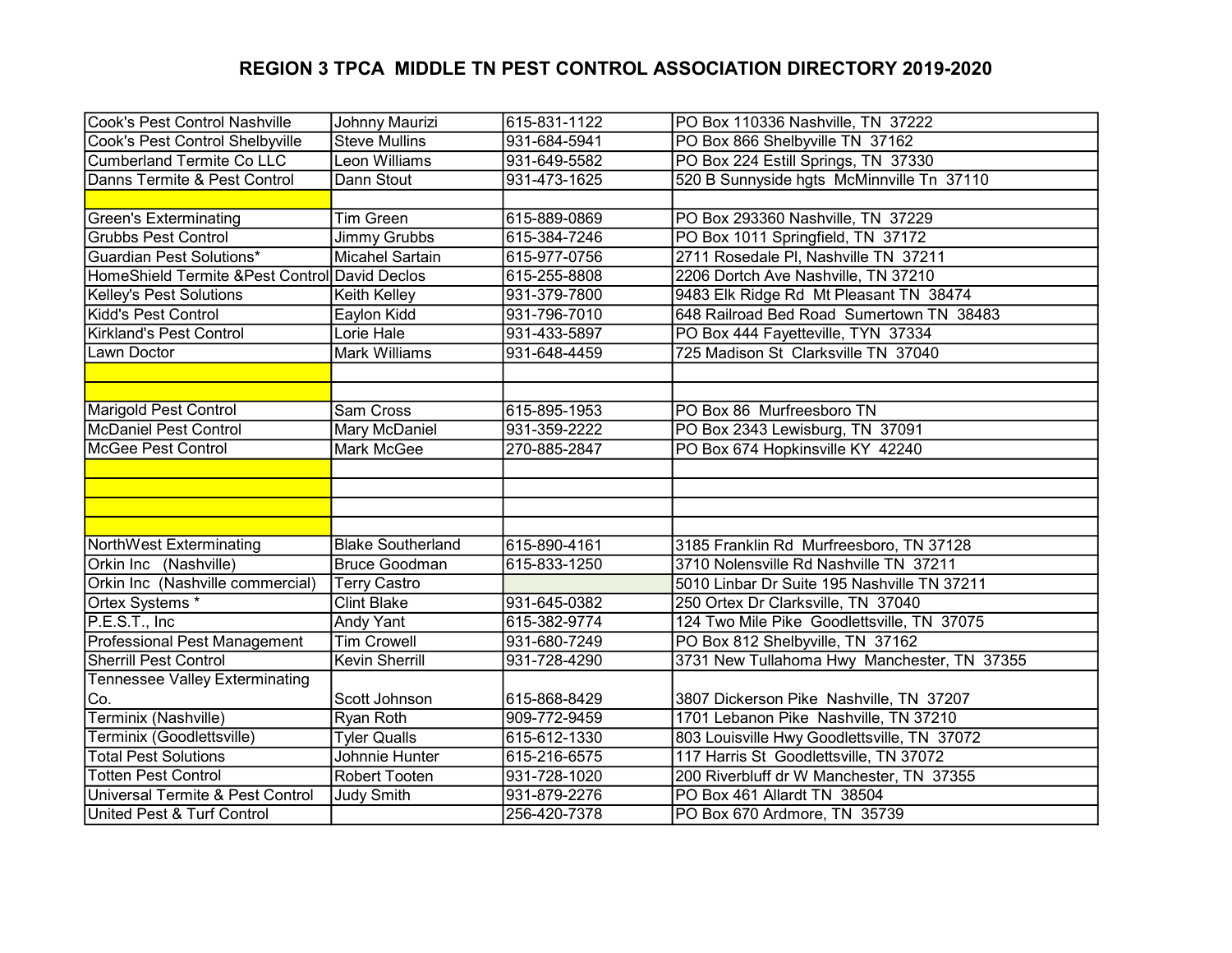| <b>US Pest Protection</b>                       | <b>Erica Brister</b>                   | 615-590-1260 | 49 Industrial Park Dr Hendersonville TN 37075                 |
|-------------------------------------------------|----------------------------------------|--------------|---------------------------------------------------------------|
|                                                 |                                        |              |                                                               |
| <b>Honorary Members:</b>                        | Dennis 931-215-2852                    |              |                                                               |
| <b>Forshaw Distribution</b>                     |                                        |              | 1106 Elm Hill Pike Suite 135 Nashville TN 37210               |
| Oldham Chemical Co.                             | Jeff Baker-Dennis Waldrop              | 615-228-8687 | 1204 Dickerson Rd, Nashville, TN 37207                        |
| Univar                                          | <b>Glen Thomas</b>                     | 423-991-9253 | 2981 Riverport Rd Chattanooga TN 37406-1733                   |
| <b>BWI Companies</b>                            | David James                            | 615-207-8892 | 1044 Firestone Parkway LaVergne TN 37086 (615-903-9195)       |
| Lesco                                           | <b>Howard Franklin</b>                 | 615-244-2820 | 2639 Grandview Ave Nashville TN 37211                         |
| Syngenta                                        | <b>Larry Stretz</b>                    | 830-305-0019 | 4685 Jamestown Rd Cookeville, TN 38501                        |
| <b>Bayer Environmental Sciences</b>             | <b>Paul Strickland</b>                 | 601-201-8194 | 2 T.W. Alexander Dr Research Triangle Park NC 27709           |
| <b>Nisus Corp</b>                               | Reid Ipser Ph.D                        | 865-406-9708 | 100 Nisus Dr Rockford, TN 37853                               |
| <b>BASF</b>                                     | Nick Iverson                           | 865-803-5174 | 1210 Amber Glades Ln Knoxville, TN 37922                      |
| <b>Bell Labs</b>                                | <b>Trey James</b>                      | 513-903-6406 | 3699 Kinsman Blvd Madison WI 53704                            |
| <b>FMC Corp</b>                                 | Eric Ham                               | 859-630-3163 | 945 Golden Grove Lane Florence, KY 41042                      |
| Zoecon                                          | <b>Drew Lockhart</b>                   | 256-527-9904 | 710 Clinton Ave. East Huntsville, TN 35801                    |
| Corteva                                         | <b>Madison Marsteller</b>              | 610-850-3750 | 1515 5th Ave N apt 433 Nashville TN 37208                     |
| <b>MID TN CONTRACTORS</b>                       | <b>Tom Dixon</b>                       | 615-606-0363 | specializing in moisture & termite damage                     |
| TENNESSEE DEPARTMENT OF AGRICULTURE INFORMATION |                                        |              |                                                               |
| Kathy Booker Pesticide                          |                                        |              |                                                               |
| Administrator                                   | Kathy.Booker@tn.gov                    | 615-837-5133 | PO Box 40627<br>Nashville, TN 37204                           |
| Rich Strickland certification                   | Richard.strickland@tn.gov 615-837-5523 |              |                                                               |
| Phil Hurst - Certification &                    |                                        |              |                                                               |
| <b>Licensing Supervisor - Training</b>          |                                        |              |                                                               |
| Points - certification cards -                  |                                        |              |                                                               |
| certification tests                             | Phil.Hurst@tn.gov                      | 615-837-5310 |                                                               |
| Jerry Seabolt Structural                        |                                        |              |                                                               |
| Supervisor                                      | $jerry.seabolt@tn.gov$ 615-837-5178    |              | cell 812-4344                                                 |
| Phil Hurst Inspector                            |                                        | 615-837-5404 |                                                               |
| <b>Ms Andrews</b>                               |                                        | 615-837-5148 |                                                               |
| Joyce Jackson (to reserve Barn)                 |                                        | 615-837-5100 |                                                               |
| <b>HELPFUL NUMBERS:</b>                         |                                        |              |                                                               |
| <b>All Paws Wildlife Removal</b>                | John                                   | 615-319-0433 | 1055 Franklin Rd Gallatin TN 37066                            |
| Claws-N-Paws Wildlife mgmt                      | <b>Brandon Winters</b>                 | 615-504-6818 | PO Box 121 Goodletsville, TN 37070                            |
| Miles Apiaries bee removal                      | <b>Gregory Miles</b>                   |              | 615-824-7881 or 294-86 133 Chiroc Rd Hendersonville, TN 37075 |
| <b>TN Office of Homeland Security</b>           | <b>Rick Shipkowski</b>                 | 532-7825     | <b>Deputy Director</b>                                        |
| Dog Inspectors                                  | Diana Sosa                             | 615-771-6842 | www.doginspectors.com                                         |
| Master Stucco                                   | <b>Glen Cruzen</b>                     | 615-226-0202 |                                                               |